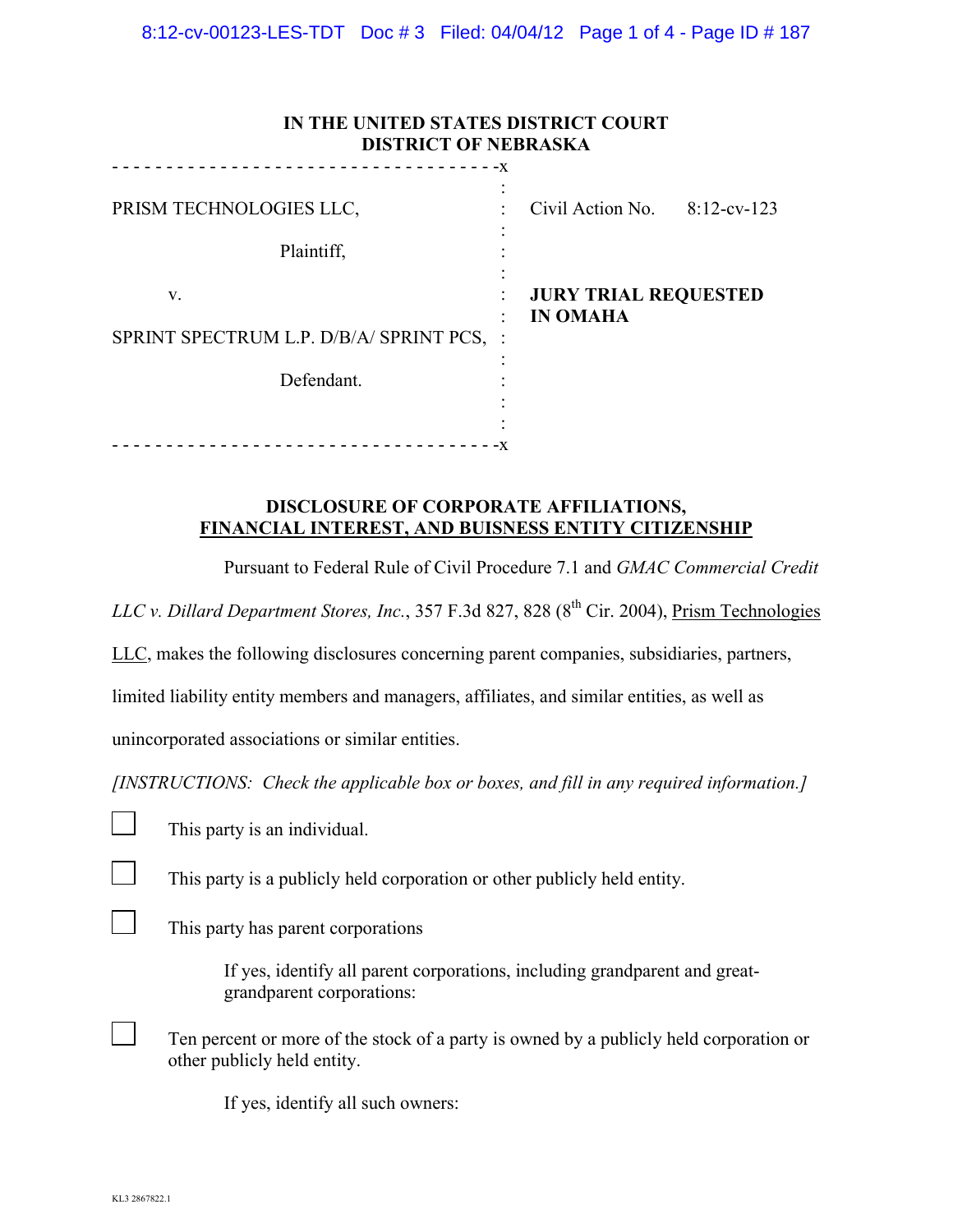Another publicly held corporation or another publicly held entity has a direct financial interest in the outcome of the litigation.

If yes, identify all corporations or entities and the nature of their interest:

This party is a limited liability company or limited liability partnership.

If yes, identify each member of the entity and the member's state of citizenship:

| Member                           | <b>State of Citizenship</b> |
|----------------------------------|-----------------------------|
|                                  |                             |
| Andre Bahou                      | Tennessee                   |
| Carmelo & Stephanie Briguglio    | Nevada                      |
| <b>Charles Aulner</b>            | Nevada                      |
| <b>Christopher Noel</b>          | Idaho                       |
| Daniel Ouellette                 | Nevada                      |
| David Moon                       | Nevada                      |
| David P. & Mary K. Stokes        | Nebraska                    |
| Dennis Schmid                    | Nevada                      |
| Douglas Bosshart                 | California                  |
| Douglas Foreman                  | Nevada                      |
| Douglas Yates                    | Utah                        |
| Dwight Hanson                    | Nebraska                    |
| Frances & Della Gregory          | Nevada                      |
| Fred & Penny Anthony             | Nevada                      |
| Gerald C. Korth                  | Nebraska                    |
| Gordon Sosso                     | Nebraska                    |
| Gordon Whitten                   | Nebraska                    |
| Gregory J. & Rebecca L. Duman    | Nebraska                    |
| Gregory W. Nichols               | Nebraska                    |
| Greyson Koichi Kendron Cervantes | Virginia                    |
| J.K. Prince                      | Nevada                      |
| Jay & Carolyn Stone              | Nevada                      |
| Jaycee Durward                   | Nevada                      |
| Jeffrey Raider                   | Texas                       |
| John Garlock                     | Nebraska                    |
| John Morey                       | Nebraska                    |
| Kent Green                       | Nevada                      |
| Kim Perrone TOD George Perrone   | Nevada                      |
| Mark Spurgeon                    | Nebraska                    |
| Mark Surra                       | Nevada                      |
| <b>Martin Stokes</b>             | Nebraska                    |
| Maxine Raider                    | Nevada                      |
| Michael Edison                   | Nevada                      |

 $\mathbf{1}$ 

 $\mathbf{X}$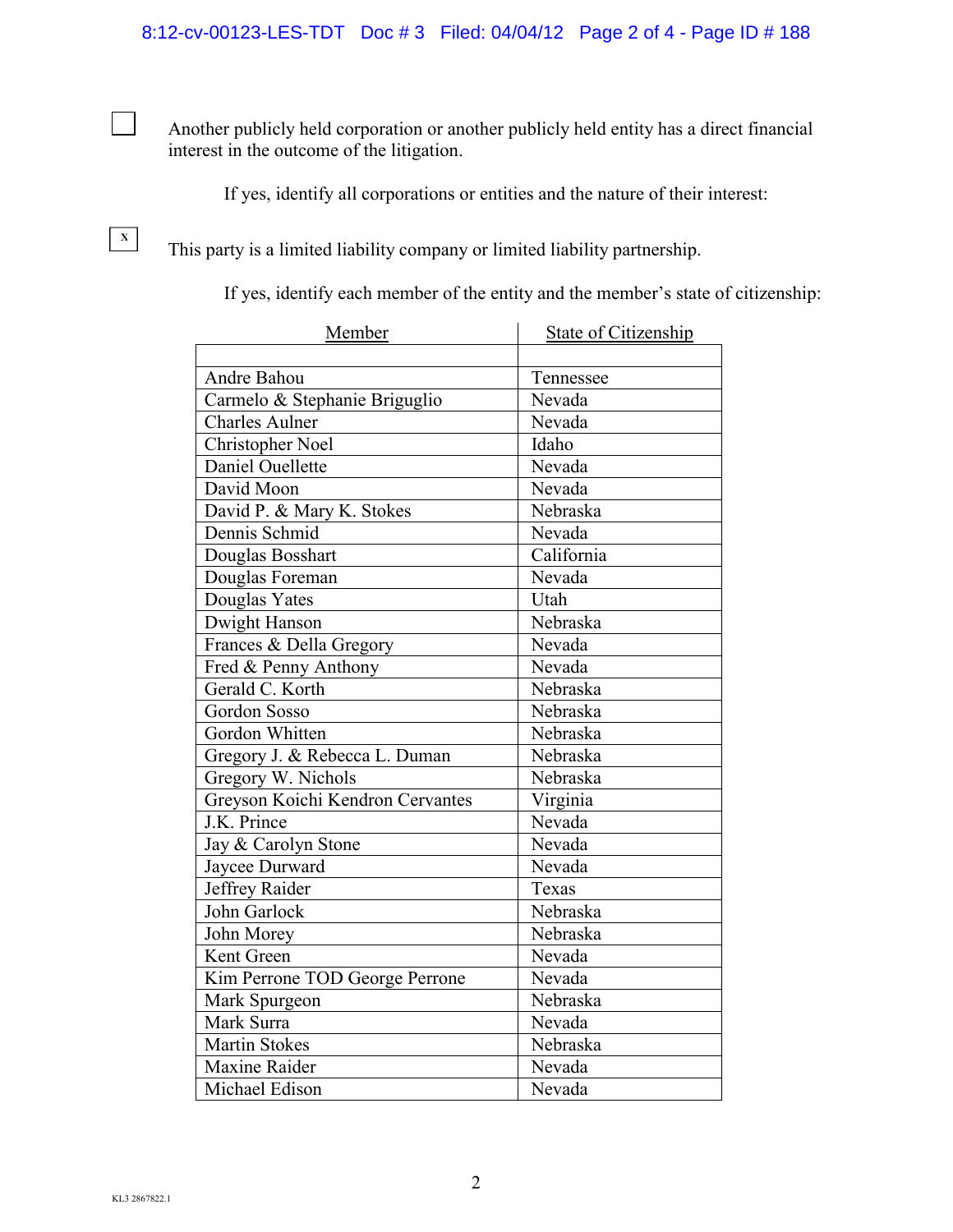# 8:12-cv-00123-LES-TDT Doc # 3 Filed: 04/04/12 Page 3 of 4 - Page ID # 189

| Michael Rogers           | Nevada       |
|--------------------------|--------------|
| Michael Waters           | Nevada       |
| Michael Wofford          | Nebraska     |
| Michael Young            | Nevada       |
| Patrick and Dawn Scheier | South Dakota |
| Patrick Fisher           | California   |
| Patrick Ratigan          | Nevada       |
| Paul Berger              | Nevada       |
| Prism Resources, Inc.    | Nebraska     |
| Rayneen Takako Cervantes | Arkansas     |
| Richard & Nancee Berger  | Nebraska     |
| Robert & Maxine Raider   | Nevada       |
| Robyn Loza               | Nevada       |
| Sandpiper Holdings, LLC  | Nevada       |
| Solo Negro Ilitado, Inc. | Nevada       |
| Stephanie Bissonnette    | Nevada       |
| Steven J. Royer          | Nebraska     |
| Thomas and Joanna Fisher | Nebraska     |
| Thomas Townsend          | Nebraska     |
| <b>Todd Pinkney</b>      | Nevada       |
| Virgil Johnson           | Nebraska     |
| William E. Fisher        | Nebraska     |
| William J. Fisher        | Nebraska     |
|                          |              |

This party is an unincorporated association or entity.

If yes, identify the members of the entity and their states of citizenship:

Dated: April 4, 2012 Respectfully submitted,

### **Kramer Levin Naftalis & Frankel LLP**

Jonathan S. Caplan, Esq. Mark A. Baghdassarian, Esq. Marcus A. Colucci, Esq. 1177 Avenue of the Americas New York, NY 10001 Tel: 212.715.9100 Fax: 212.715.8000 jcaplan@kramerlevin.com mbaghdassarian@kramerlevin.com mcolucci@kramerlevin.com

By: S/Daniel J. Hischer

**Koley Jessen P.C., L.L.O.** Michael C. Cox, Esq. (17588) Daniel J. Fischer, Esq. (22272) 1125 S. 103rd St.., Suite 800 Omaha, NE 68124 Tel: (402) 390-9500 Fax: (402) 390-9005 mike.cox@koleyjessen.com dan.fischer@koleyjessen.com

 $\mathcal{L}$